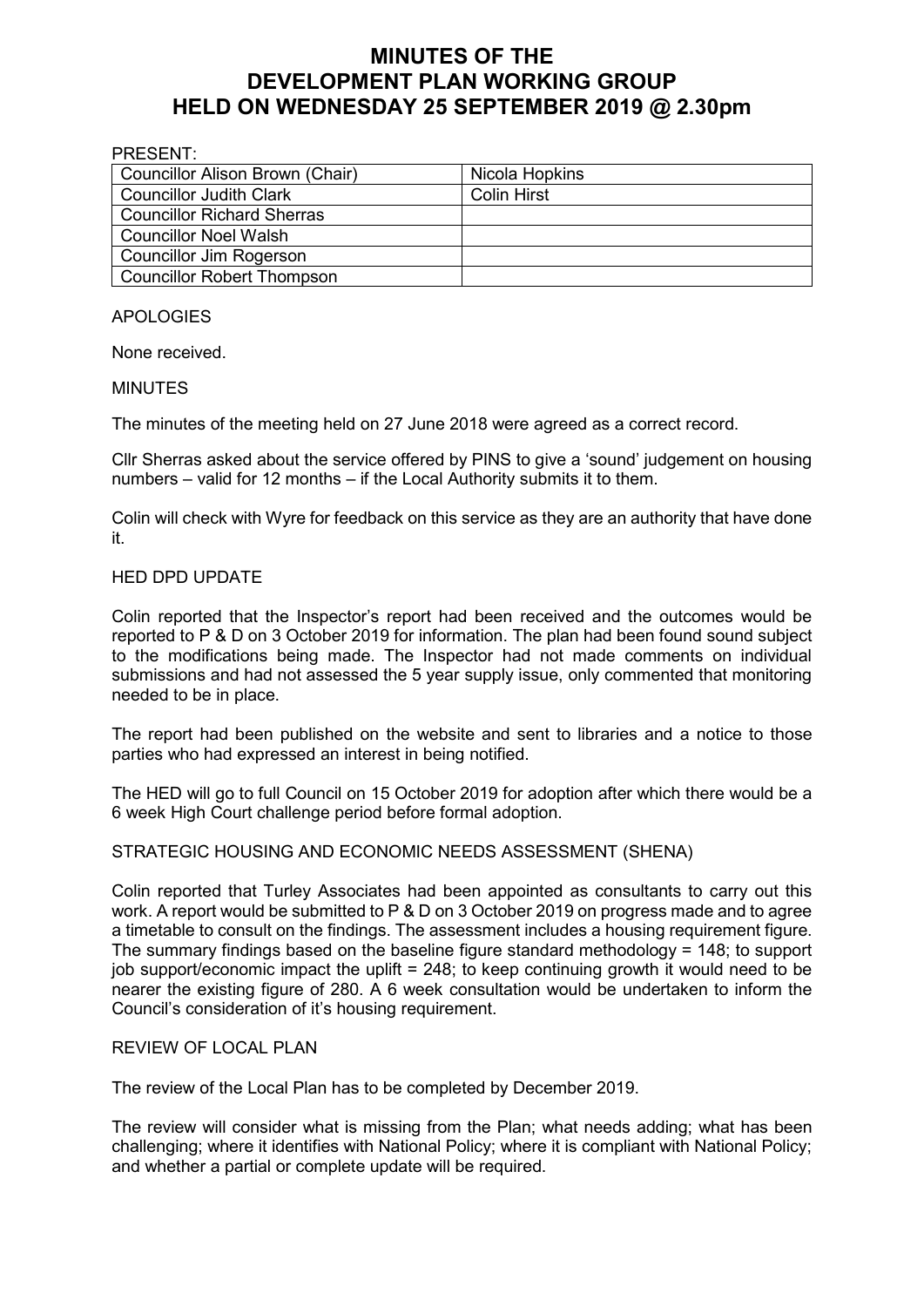## UPDATE OF LOCAL DEVELOPMENT SCHEME

Nicola recommended the option of a complete update in order to bring all parts of the plan together. It would be a 12 month process to get to consultation stage for Reg 18 with a target for proposed adoption by March 2022.

Budget requirements for the update will be considered by P & D committee on 31 October 2019 and P & F committee on 19 November 2019.

Nicola also proposed to have several Supplementary Planning Documents to support the policies in the Plan eg types of housing (affordable/extra care/for younger people/rented). These would be easier to update when required without having to go through the consultative plan process.

An up to date Housing Land Statement would be reported to P & D on 31 October 2019 and a new housing figure would be considered by Council on 17 December 2019.

#### DATE OF NEXT MEETING

Provisionally arranged for Tuesday 12 November 2019 at 4pm in the Level D meeting room (Turleys to be invited)

The meeting closed at 4.00pm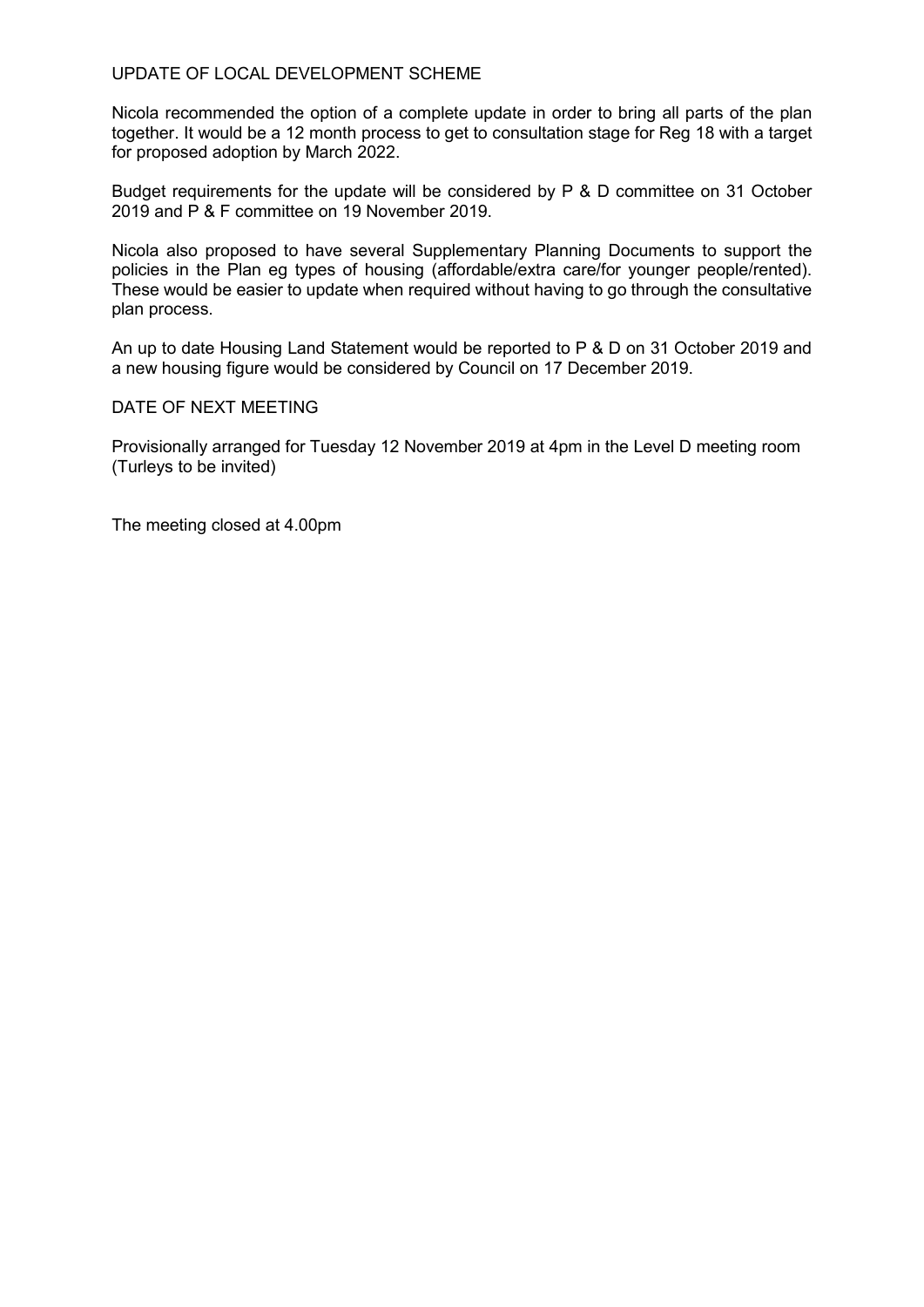# **MINUTES OF THE DEVELOPMENT PLAN WORKING GROUP HELD ON WEDNESDAY 13 NOVEMBER 2019 @ 2.00pm**

| PRESENT:                          |                     |  |
|-----------------------------------|---------------------|--|
| Councillor Alison Brown (Chair)   | Nicola Hopkins      |  |
| <b>Councillor Judith Clark</b>    | <b>Colin Hirst</b>  |  |
| <b>Councillor Richard Sherras</b> | <b>Phil Dagnall</b> |  |
| Councillor Noel Walsh             | Rachel Horton       |  |
| Councillor Jim Rogerson           |                     |  |
| Councillor Robert Thompson        |                     |  |

APOLOGIES

None received.

#### MINUTES

The minutes of the meeting held on 25 September 2019 were agreed as a correct record.

Colin gave feedback on Wyre's application to use the PIN's service.

#### HED DPD UPDATE

The HED was approved by full Council on 15 October 2019 for adoption. We are now in the 6 week High Court challenge period before formal adoption. Assuming no challenges are received the next stage will be to update the proposals map and publish.

#### STRATEGIC HOUSING AND ECONOMIC NEEDS ASSESSMENT (SHENA)

Anthony Pollard and Andrew Lowe from Turley Associates attended the meeting to give a presentation on their work carried out so far on the SHENA.

The assessment includes a housing requirement figure. The summary findings based on the baseline figure standard methodology = 148; to support job support/economic impact the uplift = 248; to keep continuing growth it would need to be nearer the existing figure of 280. There needs to be a pragmatic and balanced approach with a robust figure that will not be constantly challenged.

The assessment looks at

- Overall need
- Size & type of housing needed
- Affordable housing need
- Specific housing needs of different groups

Anthony explained how the demographic baseline is calculated; then adjusted to reflect affordability based on workplace earnings. Other circumstances such as past delivery and demand are also considered.

In the 4 year period 2014 – 18 the population is now what was projected by 2029 – best to be forearmed.

Completions on permissions given have been relatively strong but these will peak this year then drop. The supply needs to be kept up to meet the Governments required numbers of 300,000 across the country.